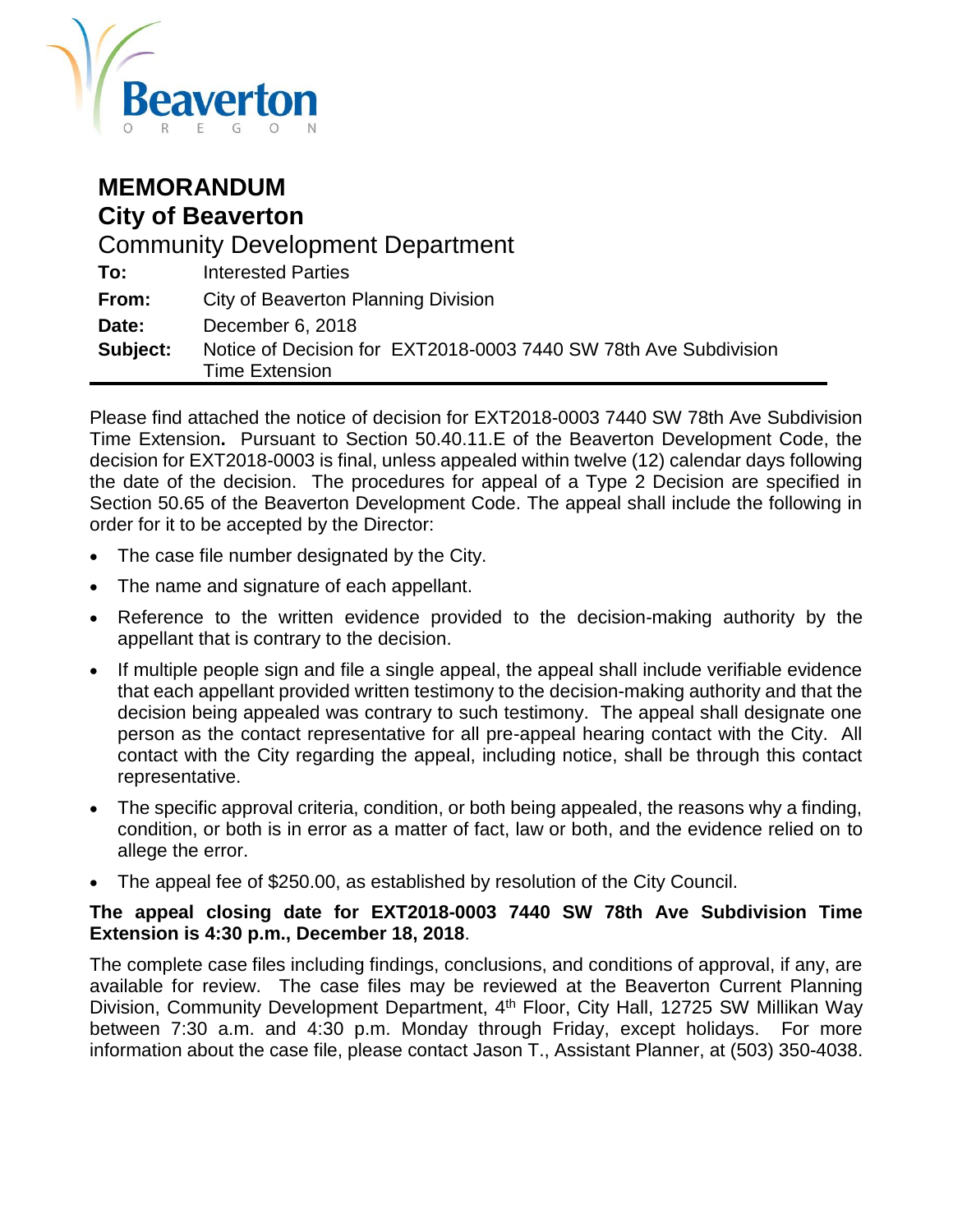# **NOTICE OF DIRECTOR'S DECISION**

| DATE:                                        | December 6, 2018                                                                                                                                                                                                                                                                                                                                                                                                                                                                                                                                                                                                                                                                                                                                                             |
|----------------------------------------------|------------------------------------------------------------------------------------------------------------------------------------------------------------------------------------------------------------------------------------------------------------------------------------------------------------------------------------------------------------------------------------------------------------------------------------------------------------------------------------------------------------------------------------------------------------------------------------------------------------------------------------------------------------------------------------------------------------------------------------------------------------------------------|
| TO:                                          | <b>All Interested Parties</b>                                                                                                                                                                                                                                                                                                                                                                                                                                                                                                                                                                                                                                                                                                                                                |
| FROM:                                        | Jason T., Assistant Planner                                                                                                                                                                                                                                                                                                                                                                                                                                                                                                                                                                                                                                                                                                                                                  |
| PROPOSAL:                                    | EXT2018-0003 7440 SW 78th Ave Subdivision Time<br>Extension                                                                                                                                                                                                                                                                                                                                                                                                                                                                                                                                                                                                                                                                                                                  |
| <b>LOCATION:</b>                             | 7440 SW 78th Avenue<br>The site is also described as Tax Lots 3500 on the Washington<br>County Tax Assessor's Map 1S124CA                                                                                                                                                                                                                                                                                                                                                                                                                                                                                                                                                                                                                                                    |
| <b>SUMMARY:</b>                              | The applicant, Integral LLC, is seeking a time extension for a<br>approved 6-Lot Subdivision (LD2016-0007)<br>previously<br>authorizing the preliminary subdivision of a lot in the R7 zone,<br>located at 7440 SW 78th Avenue. The applicant is requesting<br>a time extension due to logistical engineering factors between<br>the City of Beaverton and Washington County at the start of the<br>project, combined with storm water issues that arose during<br>construction. The approvals for the land division would have<br>expired on September 22, 2018. This request for the land<br>division, will extend the expiration date of the original approval<br>by two (2) years, to September 22, 2020.<br>No changes to the originally approved application are being |
|                                              | proposed. All critical facilities required for this development<br>were evaluated during the review of the original Preliminary<br>Subdivision application LD2016-0007. All original conditions of<br>approval still apply.                                                                                                                                                                                                                                                                                                                                                                                                                                                                                                                                                  |
| <b>PROPERTY</b><br><b>OWNER:</b>             | Integral LLC<br>Attn: Marsha and Gene Rakhlin<br>7711 SW Capital Highway #314<br>Portland, OR 97219                                                                                                                                                                                                                                                                                                                                                                                                                                                                                                                                                                                                                                                                          |
| <b>APPLICANT'S</b><br><b>REPRESENTATIVE:</b> | Integral LLC<br>Attn: Marsha and Gene Rakhlin<br>7711 SW Capital Highway #314<br>Portland, OR 97219                                                                                                                                                                                                                                                                                                                                                                                                                                                                                                                                                                                                                                                                          |
| <b>DECISION:</b>                             | APPROVAL of EXT2018-0003 7440 SW 78th Ave<br><b>Subdivision Time Extension, subject to Conditions of</b><br>Approval identified herein.                                                                                                                                                                                                                                                                                                                                                                                                                                                                                                                                                                                                                                      |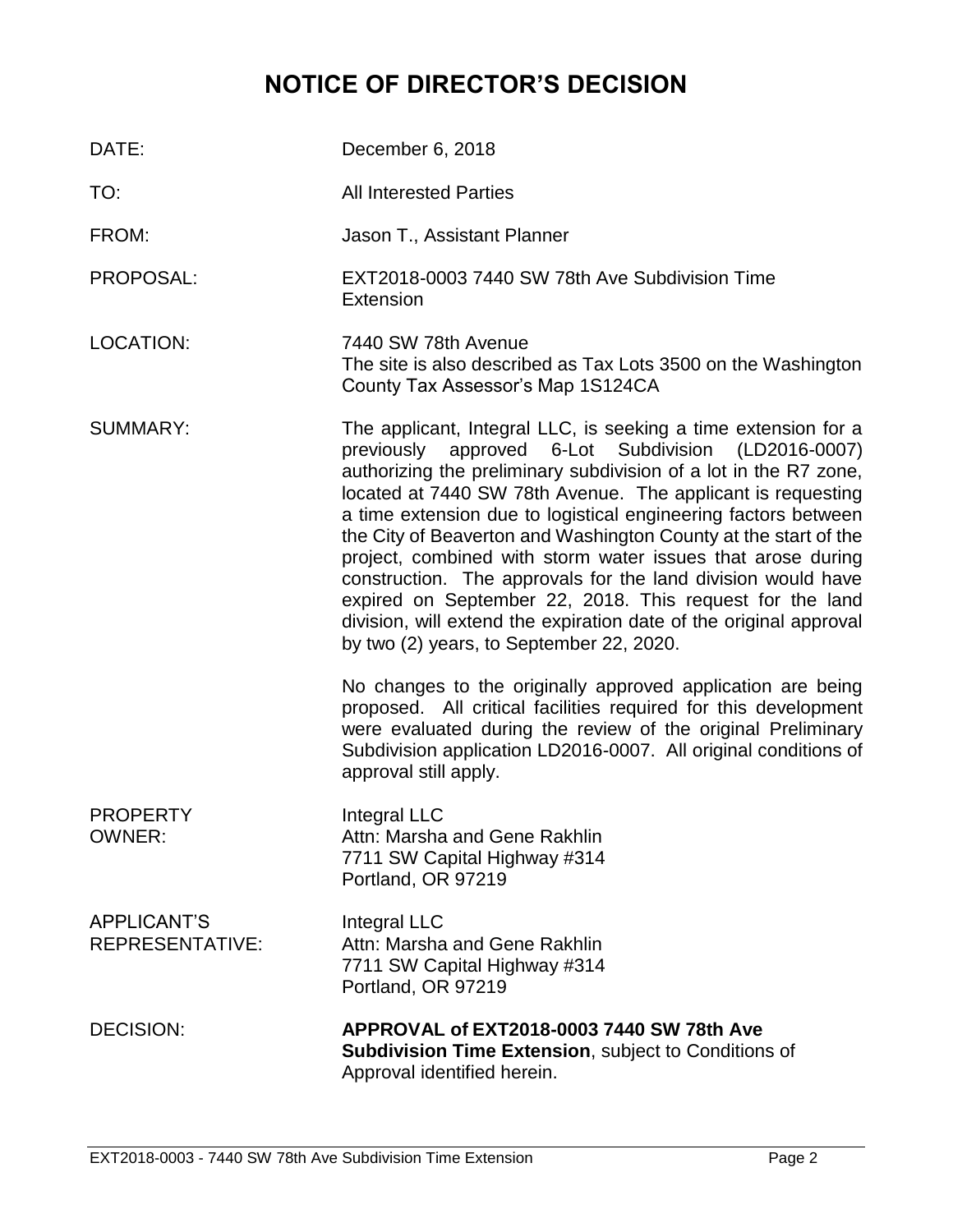# **Key Application Dates**

| <b>Application</b> | <b>Submittal Date</b>                                                    | <b>Deemed</b><br><b>Complete</b> | $120$ -Day* | $365 - Day**$ |
|--------------------|--------------------------------------------------------------------------|----------------------------------|-------------|---------------|
|                    | EXT2018-0003   September 17, 2018   October 17, 2018   February 14, 2019 |                                  |             | June 14, 2019 |

\* Pursuant to Section 50.25.8 of the Beaverton Development Code, the City will reach a final decision on an application within 120 calendar days from the date that the application was determined to be complete or deemed complete unless the applicant agrees to extend the 120 calendar day time line pursuant to Section 50.25.9 or unless State law provides otherwise.

\*\* The total of all extensions may not to exceed 365 calendar days from the date the application was deemed complete. This is the latest date by which a final written decision on the proposal can be made.

| <b>Zoning</b>                        | <b>Residential Urban Standard Density District (R7)</b>                                                                                                                                                                                                                                     |                                                                                                                                                                                             |  |  |
|--------------------------------------|---------------------------------------------------------------------------------------------------------------------------------------------------------------------------------------------------------------------------------------------------------------------------------------------|---------------------------------------------------------------------------------------------------------------------------------------------------------------------------------------------|--|--|
| <b>Current</b><br><b>Development</b> | Vacant Lot. One detached single family home was demolished in 2016.                                                                                                                                                                                                                         |                                                                                                                                                                                             |  |  |
| <b>Lot Size</b>                      | Approximately 1.07 acres                                                                                                                                                                                                                                                                    |                                                                                                                                                                                             |  |  |
| <b>NAC</b>                           | Denney Whitford/Raleigh West                                                                                                                                                                                                                                                                |                                                                                                                                                                                             |  |  |
| <b>Surrounding</b><br><b>Uses</b>    | Zoning:<br>North: Unincorporated Washington County<br><b>R5</b> Residential<br>South: Unincorporated Washington County<br><b>R5</b> Residential<br>Unincorporated Washington County<br>East:<br><b>R5</b> Residential<br>Unincorporated Washington County<br>West:<br><b>R5 Residential</b> | Uses:<br>North: Single Family<br><b>Residential</b><br>South: Single Family<br><b>Residential</b><br>East: Single Family<br><b>Residential</b><br>West: Single Family<br><b>Residential</b> |  |  |

# **Existing Conditions Table**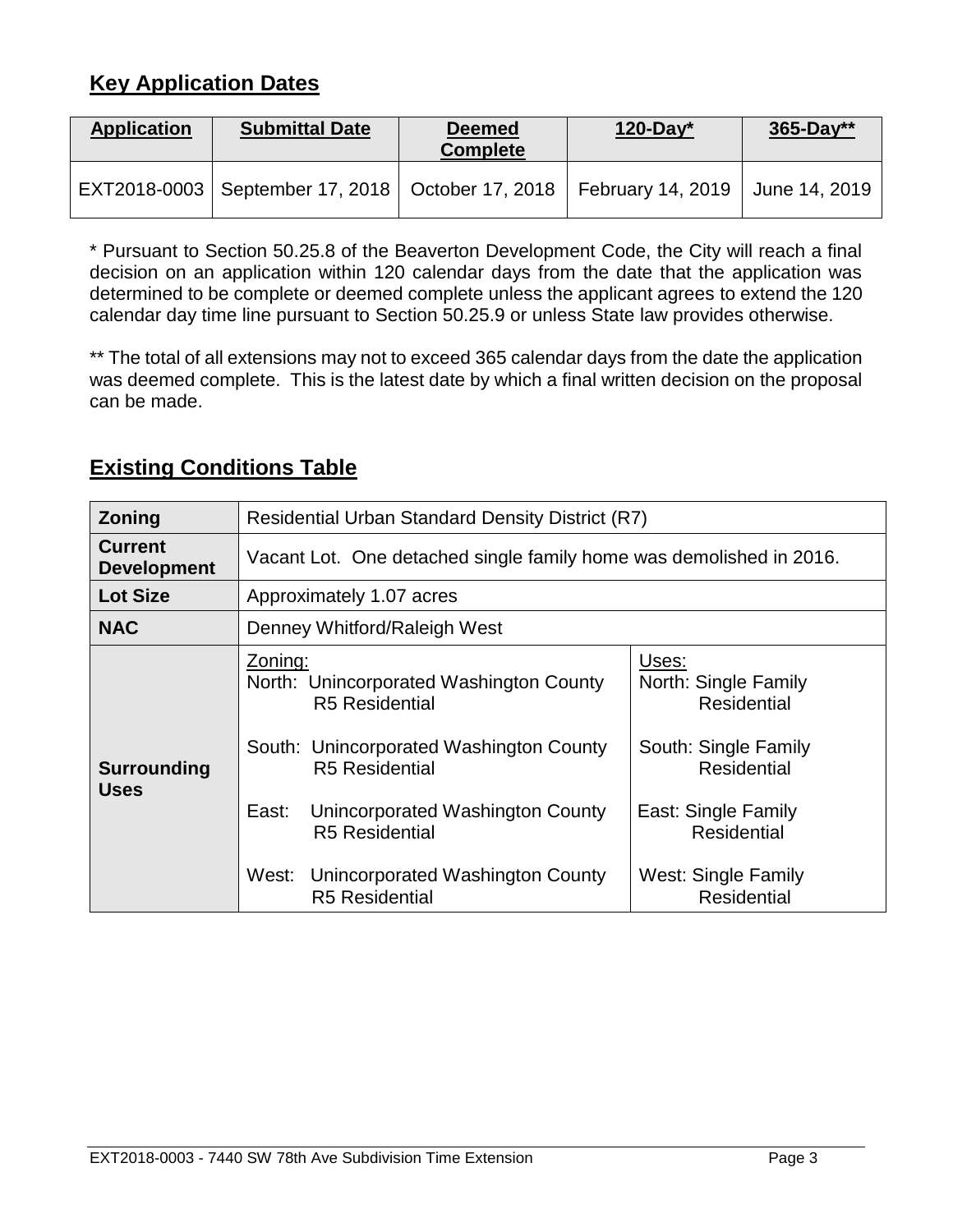### **TABLE OF CONTENTS**

**PAGE No.**

| Section A: Facts and Findings for EXT2018-0003 7440 SW 78th Ave | $5 - 7$ |
|-----------------------------------------------------------------|---------|
| <b>Subdivision Time Extension</b>                               |         |

#### **Section B: Conditions of Approval**

8

#### **Exhibit 1: Public Comments**

- **1.1** Letter received November 8, 2018 from Don and Lorraine Larson of 7285 SW 77th Avenue, Portland, OR 97223, expressing concern over the condition of the SW 77<sup>th</sup> Avenue.
- **1.2** Email received November 9, 2018 from James Vandehey of 7170 SW 77th Avenue, Portland, OR 97223, expressing concern over the condition of the SW 77th Avenue.
- **1.3** Email received November 11, 2018 from Terri Harbaugh of 7230 SW 77th Avenue, Portland, OR 97223, expressing concern over the condition of the SW 77th Avenue.
- **1.4** Email received November 11, 2018 from Deborah Kelly a resident of SW 77th Avenue (exact address was not provided), expressing concern over the condition of the SW 77th Avenue.
- **1.5** Email received November 13, 2018 from Steve Bailey of 7225 SW 77th Avenue, Portland, OR 97223, expressing concern over the condition of the SW 77th Avenue.
- **1.6** Email received November 13, 2018 from KJ Doyle, a resident of SW 77th Avenue (exact address was not provided), expressing concern over the condition of the SW 77th Avenue.
- **1.7** Email received November 14, 2018 from Karen and Jared Molis of 7380 SW 77th Avenue, Portland, OR 97223, expressing concern over the condition of the SW 77th Avenue.
- **1.8** Letter received November 14, 2018 from Mary Rigg, a resident of SW 77<sup>th</sup> Avenue (exact address was not provided), expressing concern over the condition of and access limitations on SW 77th Avenue.
- **1.9** Letter received November 15, 2018 from Cliff and Catherine Peru of 7097 SW 77th Avenue, Portland, OR 97223, expressing concern over the condition of the SW 77<sup>th</sup> Avenue.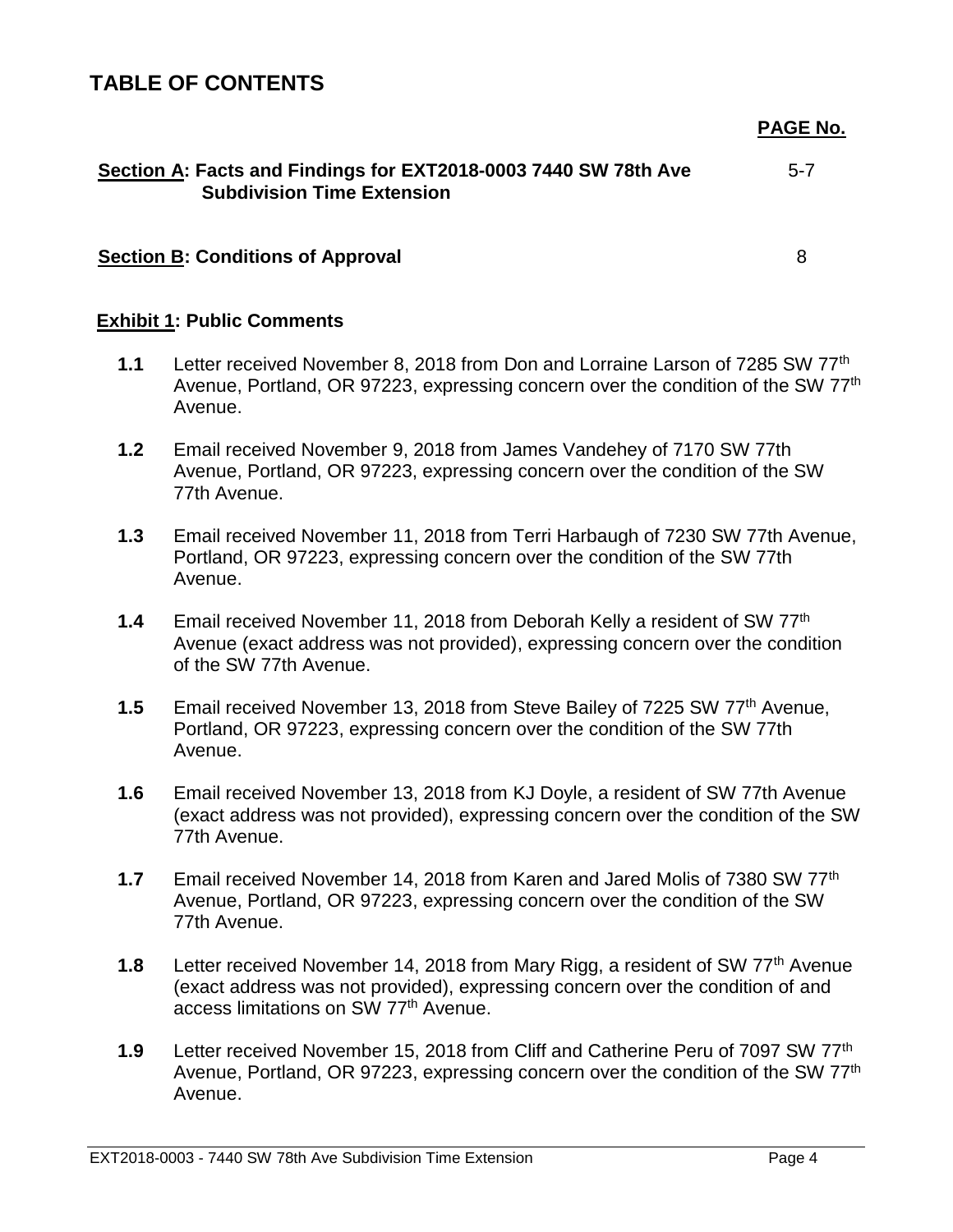### **Public Comment Response**

The public comment received related to this application focused on frustrations with the condition of SW 77<sup>th</sup> Avenue and SW 78<sup>th</sup> Avenue during construction of the subdivision. The condition of streets during construction is not a land use issue reviewable under the approval criteria for a time extension application. However, the City of Beaverton's Site Development Division has been working diligently with the applicant and Washington County to make sure that the condition of both SW 77<sup>th</sup> Avenue and SW 78<sup>th</sup> Avenue remain safe during construction. The Site Development inspector visits the site often, as do I, the land use planner, to ensure that all City requirements are being met for both the land use and site development permits. We will continue to do so until the applicant is able to obtain a final inspection and move forward with recording their subdivision plat with Washington County and ultimately obtaining building permits for the proposed single family homes. Specific safety concerns should be reported to Thu Mai, Site Development Inspector at tmai@beavertonoregon.gov.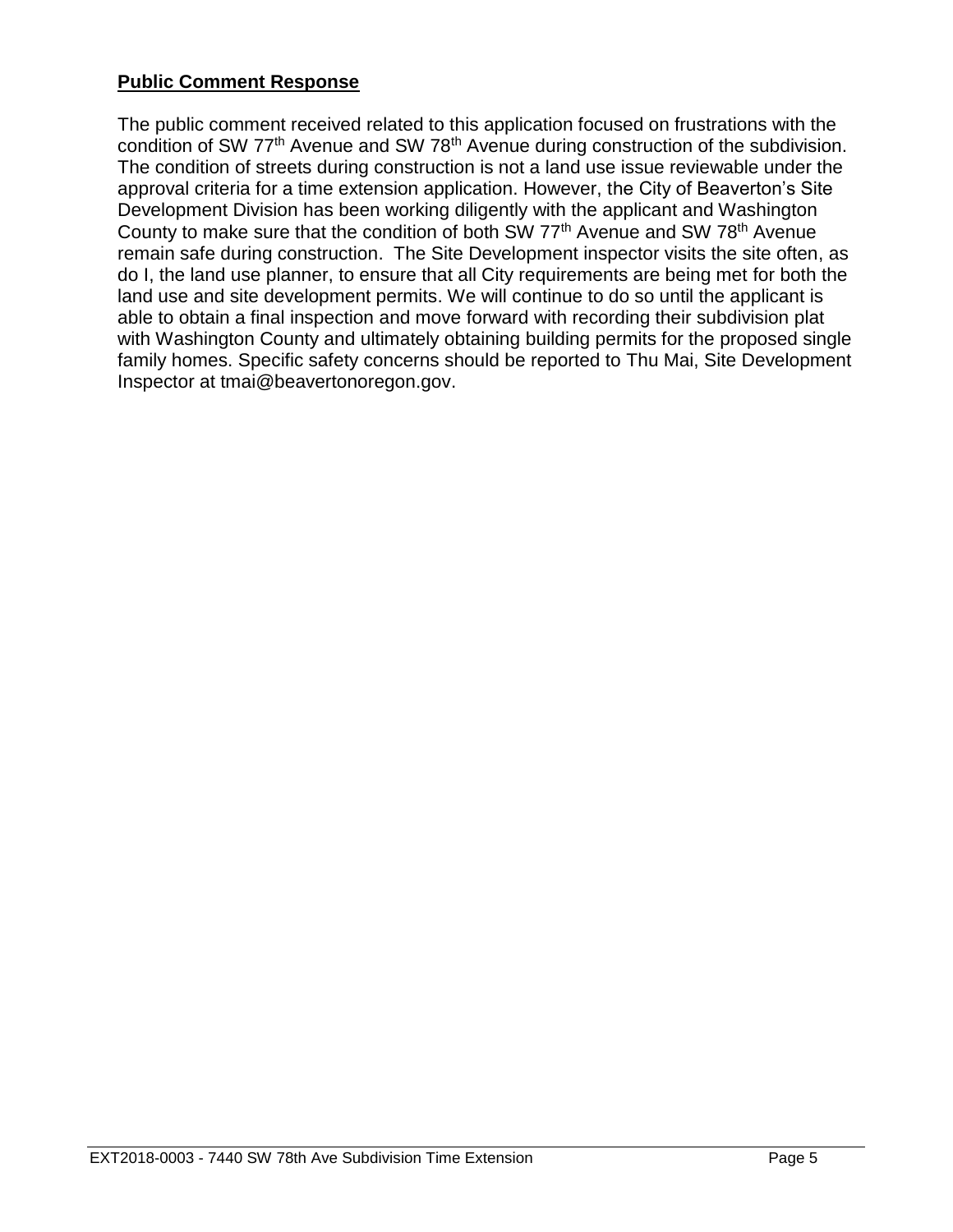### **ANALYSIS AND FINDINGS FOR 7440 SW 78TH AVE SUBDIVISION TIME EXTENSION EXT2018-0003**

#### **Section 50.93 Extension of a Decision**

#### *1. It is not practicable to commence development within the time allowed for reasons beyond the reasonable control of the applicant.*

#### **Facts and Findings**

The applicant states that logistical engineering factors between the City of Beaverton and Washington County at the start of the project combined with storm water issues that arose during construction, are the primary reasons beyond the reasonable control of the applicant, for the delay of the project. The applicant was required to obtain permits with both the City of Beaverton and Washington County for work in both rights-of-way and has found that the reality of working with and coordinating two separate jurisdictions to be challenging while also adding additional time and delays to the project.

**Therefore, staff finds the proposal meets the criterion for approval.**

#### *2. There has been no change in circumstances or the applicable regulations or Statutes likely to necessitate modification of the decision or conditions of approval since the effective date of the decision for which the extension is sought.*

#### **Facts and Findings**

Staff concurs with the applicant's statement, that no changes to the applicable regulations or statutes that would necessitate a modification of the original decision or conditions of approval have occurred.

**Therefore, staff finds the proposal meets the criterion for approval.**

#### *3. The previously approved land use decision is not being modified in design, use, or conditions of approval.*

#### **Facts and Findings**

The applicant states that there are no proposed modifications to the previously approved land use decision. All conditions of approval of the original decision (LD2016-0007) remain effective for the proposed development. No modifications are approved with this Time Extension application.

#### **Therefore, staff finds the proposal meets the criterion for approval.**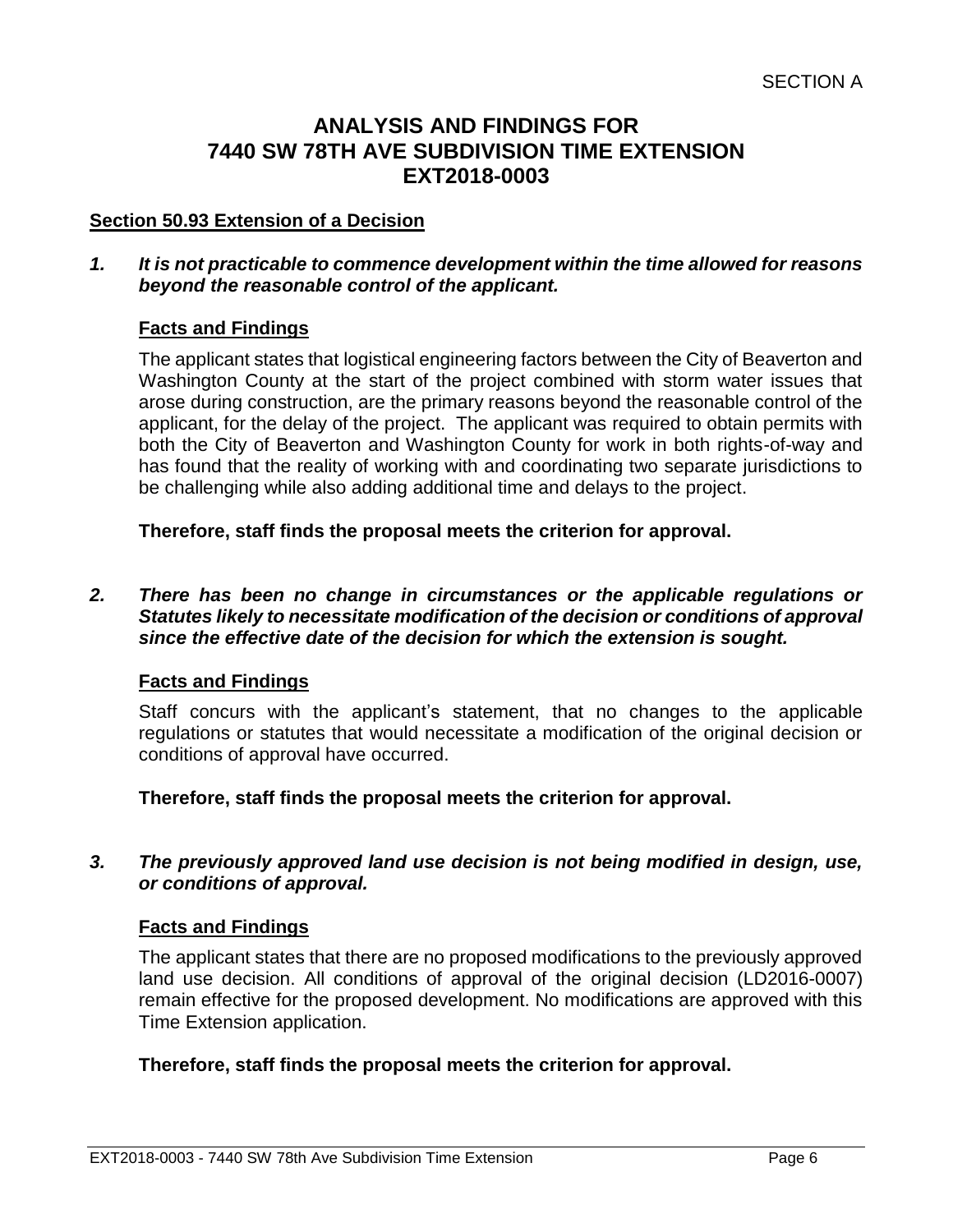#### **SUMMARY OF FINDINGS**

For the reasons identified above, staff finds that the request for Extension of a Decision approval is supported within the approval criteria findings, noted above, for Section 50.93 of the Development Code.

Staff has provided findings, and recommended conditions of approval that show how this proposal meets the necessary technical requirements identified in Section 40.03 of the Development Code. Based on the facts and findings presented, the Director concludes that the proposal, **EXT2018-0003 7440 SW 78th Ave Subdivision Time Extension meets all the requirements.**

#### **DECISION**

Based on the facts and findings presented, staff **APPROVES EXT2018-0003 7440 SW 78th Ave Subdivision Time Extension** subject to the applicable conditions identified in Section B, herein.